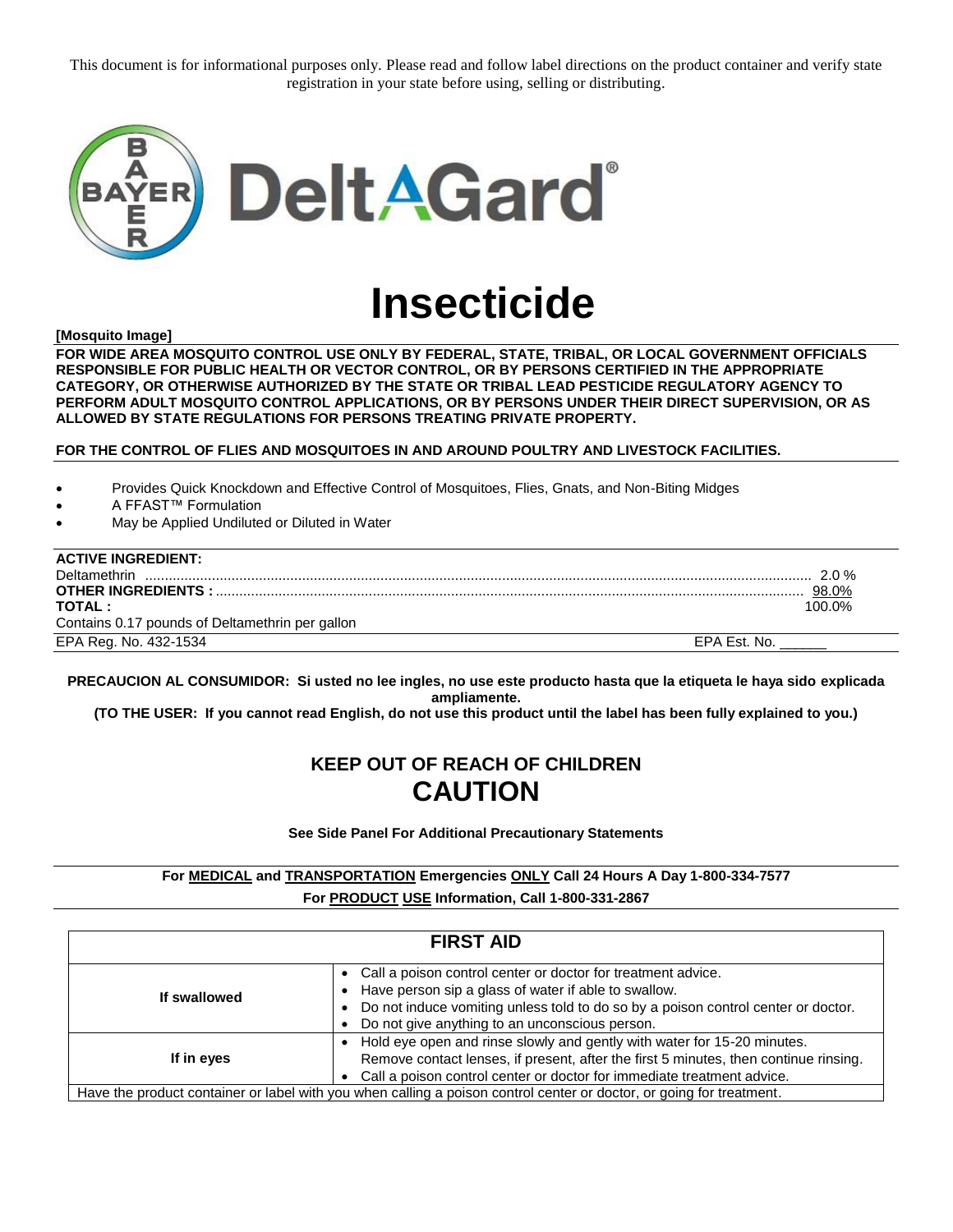# **PRECAUTIONARY STATEMENTS**

# **HAZARDS TO HUMANS AND DOMESTIC ANIMALS**

#### **CAUTION**

Harmful if swallowed. Causes moderate eye irritation. Avoid contact with eyes, skin, or clothing. Prolonged or frequently repeated skin contact may cause allergic reactions in some individuals.

# **Personal Protective Equipment (PPE)**

Mixers, loaders, applicators and other handlers must wear:

- Long-sleeved shirt and long pants
- Shoes plus socks

# **User Safety Requirements**

Follow manufacturer's instructions for cleaning / maintaining PPE. If no such instructions for washables exist, use detergent and hot water. Keep and wash PPE separately from other laundry.

Discard clothing and other absorbent materials that have been drenched or heavily contaminated with this product's concentrate. Do not reuse them.

# **USER SAFETY RECOMMENDATIONS**

Users should wash hands before eating, drinking, chewing gum, using tobacco, or using the toilet.

Users should remove clothing/PPE immediately if pesticide gets inside. Then wash thoroughly and put on clean clothing.

# **ENVIRONMENTAL HAZARDS**

This product is extremely toxic to fresh water and estuarine fish and invertebrates. Runoff from treated areas into a body of water may be hazardous to fish and aquatic invertebrates.

Do not apply over bodies of water (lakes, rivers, permanent streams, natural ponds, commercial fish ponds, swamps, marshes, or estuaries), except when necessary to target areas where adult mosquitoes are present, and weather conditions will facilitate movement of applied material away from the water in order to minimize incidental deposition into the water body. Do not contaminate water when disposing of equipment rinsate or wash waters.

#### **When used for mosquito adulticiding;**

This pesticide is highly toxic to bees exposed to direct treatment on blooming crops or weeds. Do not apply this product or allow drift when bees are foraging the treatment area, except when applications are made to prevent or control a threat to public and / or animal health determined by a state, tribal or local health or vector control agency on the basis of documented evidence of disease causing agents in vector mosquitoes, or the occurrence of mosquito-borne disease in animal or human populations**,** or if specifically approved by the state or tribe during a natural disaster recovery effort.

#### **When applied outdoors for fly control;**

This pesticide is highly toxic to bees exposed to direct treatment on blooming crops or weeds. Do not apply this product or allow drift when bees are foraging the treatment area.

# **DIRECTIONS FOR USE**

**It is a violation of Federal Law to use this product in a manner inconsistent with its labeling.**

Do not apply by aircraft.

Before making the first application in a season, it is advisable to consult with the state or tribal agency with primary responsibility for pesticide regulation to determine if other regulatory requirements exist.

**SHAKE OR AGITATE THOROUGHLY BEFORE USE:** Product (either diluted or undiluted) must be thoroughly agitated before use. Avoid prolonged storage of excess formulation in application equipment.

**NOTICE:** This concentrate is for dilution with water only; it cannot be diluted in oil.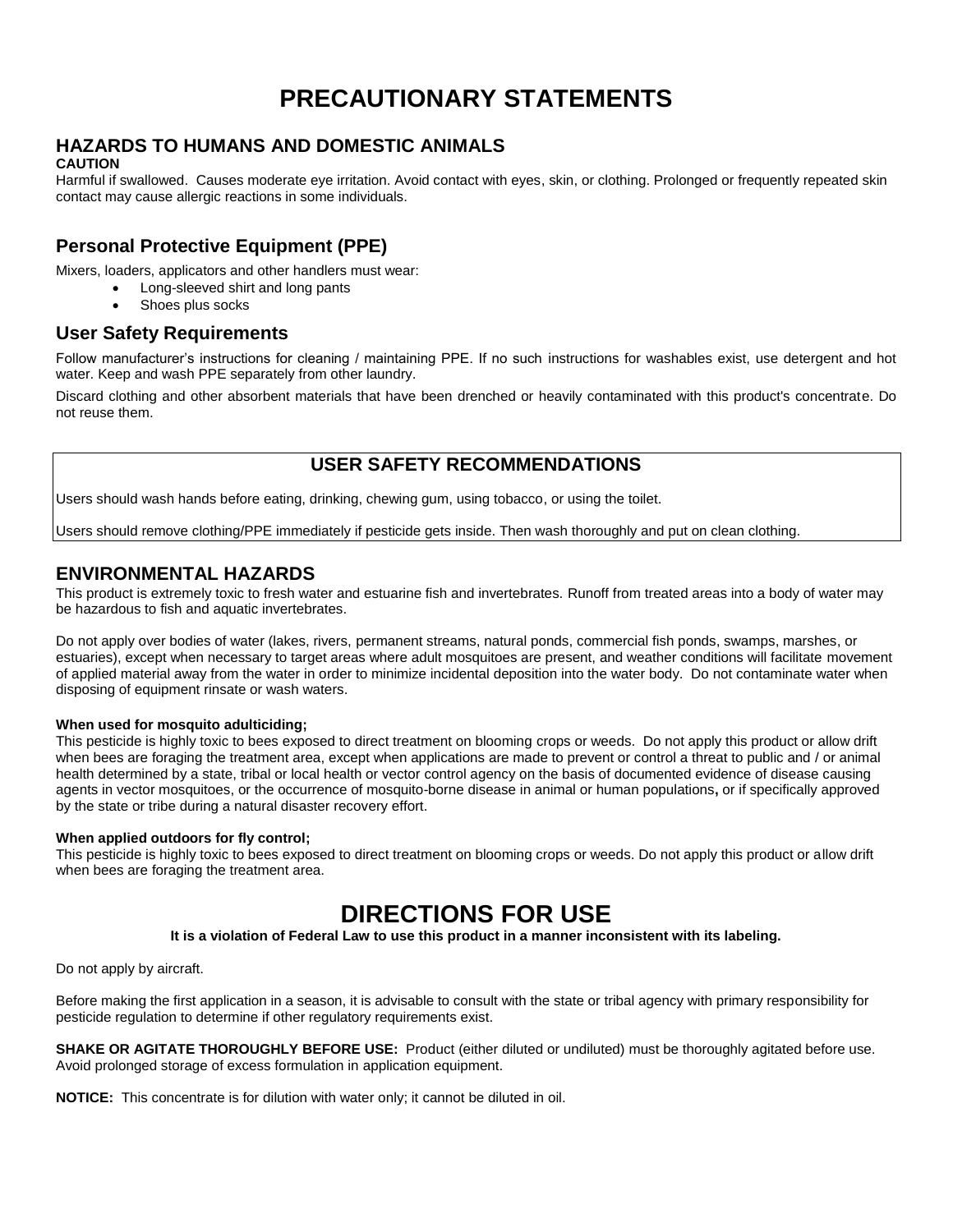# **APPLICATION INSTRUCTIONS**

This product is recommended for application with hand-held, backpack, portable & truck mounted ULV sprayers and portable and vehicle mounted mist-blowers for wide area applications, to control adult mosquitoes, black flies, gnats, and non-biting midges, stable flies, horse flies, deer flies, sheep flies, horn flies, and nuisance flying insects such as houseflies or blow flies.

## **WIDE AREA AND SPACE SPRAY APPLICATION FOR MOSQUITO CONTROL OVER NON CROP AREAS**

Do not exceed 0.036 pounds of AI per acre per year to any site. During any three day period do not apply more than 0.00134 lb a.i./A. Do not make more than 25 applications per site per year. More frequent applications and more than 25 applications per site may be made to prevent or control a threat to public and/or animal health determined by a state, tribal or local health or vector control agency on the basis of documented evidence of disease causing agents in vector mosquitoes or the occurrence of mosquito-borne disease in animal or human populations, or if specifically approved by the state or tribe during a natural disaster recovery effort.

DeltaGard Insecticide is approved for application as an Ultra-Low Volume (ULV) aerosol to control flying or resting adult mosquitoes in residential, industrial, urban, recreational, and municipal areas where adult mosquitoes are found. This product is used for control of mosquitoes in areas such as residential areas, industrial areas, urban areas (such as utility tunnels, sewers, storm drains and catch basins, pipe chases, basements, underground passages, parking decks, crawl spaces, or uninhabited buildings), parks, campsites, woodlands, athletic fields, golf courses, playgrounds, recreational and overgrown waste areas, roadsides, swamps, marshes, tidal areas, corrals, feed lots, swine lots, poultry ranges, zoos, animal quarters, barns, dumps, junkyards, tire dumps, and other areas where adult mosquitoes may be found.

If treatments are made with animals present, the maximum number of applications per year depends on the application rate used; 10 applications at 0.00134 lb ai/A, 15 applications at 0.00089 lb ai/A, or 30 applications at 0.00045 lb ai/A.

For best results, apply when insects are most active and meteorological conditions are conducive to keeping the spray cloud in the air column close to the ground. An inversion of air temperatures and a light breeze is preferable. Application during the cooler hours of the night or early morning is recommended. Apply when wind speed is equal to or greater than 1 mph.

#### **APPLICATIONS OVER CROPS OR TO AREAS FAVORING DRIFT OVER CROPS**

This product may be applied over any and all crops or agricultural areas, (including row, tree, fruit, citrus, pasture, rangeland, and other areas where agricultural enterprises take place) for the control of adult mosquitoes within or adjacent to the treatment areas, or to areas where drift over cropland could occur. Use label rates and follow directions for use as directed in this label. Applications over crops or where drift may occur over crops are limited to 0.0134 lb ai per acre per year, with no more than one application in any three day interval. Maximum number of applications per year depends on the application rate used; 10 applications at 0.00134 lb ai/A, 15 applications at 0.00089 lb ai/A, or 30 applications at 0.00045 lb ai/A. More frequent applications and more than 0.0134 lb. ai per acre per year per site may be made to prevent or control a threat to public and/or animal health determined by a state, tribal or local health or vector control agency on the basis of documented evidence of disease causing agents in vector mosquitoes or the occurrence of mosquito-borne disease in animal or human populations, or if specifically approved by the state or tribe during a natural disaster recovery effort.

# **DROPLET SIZE DETERMINATION FOR GROUND APPLICATION EQUIPMENT**

This proprietary FFAST (Film Forming Aqueous Spray Technology) formulation greatly reduces the evaporation rate of water from the sprayed droplets and allows the water-based spray cloud to behave as that produced by a typical oil-based formulation. This enables the spray droplets to maintain optimum size and stability while drifting through the target area.

Spray equipment must be adjusted so that the volume median diameter (VMD) is between 8 - 30 microns ( $8\mu \le D_{v0.5} \le 30\mu$ ) and that 90% of the spray is contained in droplets smaller than 50 microns (D<sub>v 0.9</sub> < 50µm). Directions from the equipment manufacturer or vendor or a test facility using a laser-based measurement instrument must be used to adjust equipment to produce acceptable droplet size spectra. Application equipment must be tested at least annually to confirm that pressure at the nozzle and nozzle flow rate(s) are properly calibrated.

# **ULV NON-THERMAL AEROSOL (COLD FOG):**

Apply through any non-thermal ULV application equipment capable of producing the required droplet spectrum. Base acreage calculations on the equipment manufacturer's recommended swath width. Apply at a rate not to exceed 0.00134 pounds of deltamethrin per acre in any given 3 day interval. An optimum swath is created when this product is applied from a truck that is being driven perpendicular to the wind direction. Direct the spray head of equipment to ensure even distribution of the spray cloud throughout the area.

This product may be applied through ULV Cold Aerosol Generators, or other equipment designed for non-thermal ULV aerosol applications. The desired application rate may be obtained under different conditions by altering the dilution rate of this product, the flow rate of the insecticide from the application equipment and the vehicle speed. Examples are given in the following table: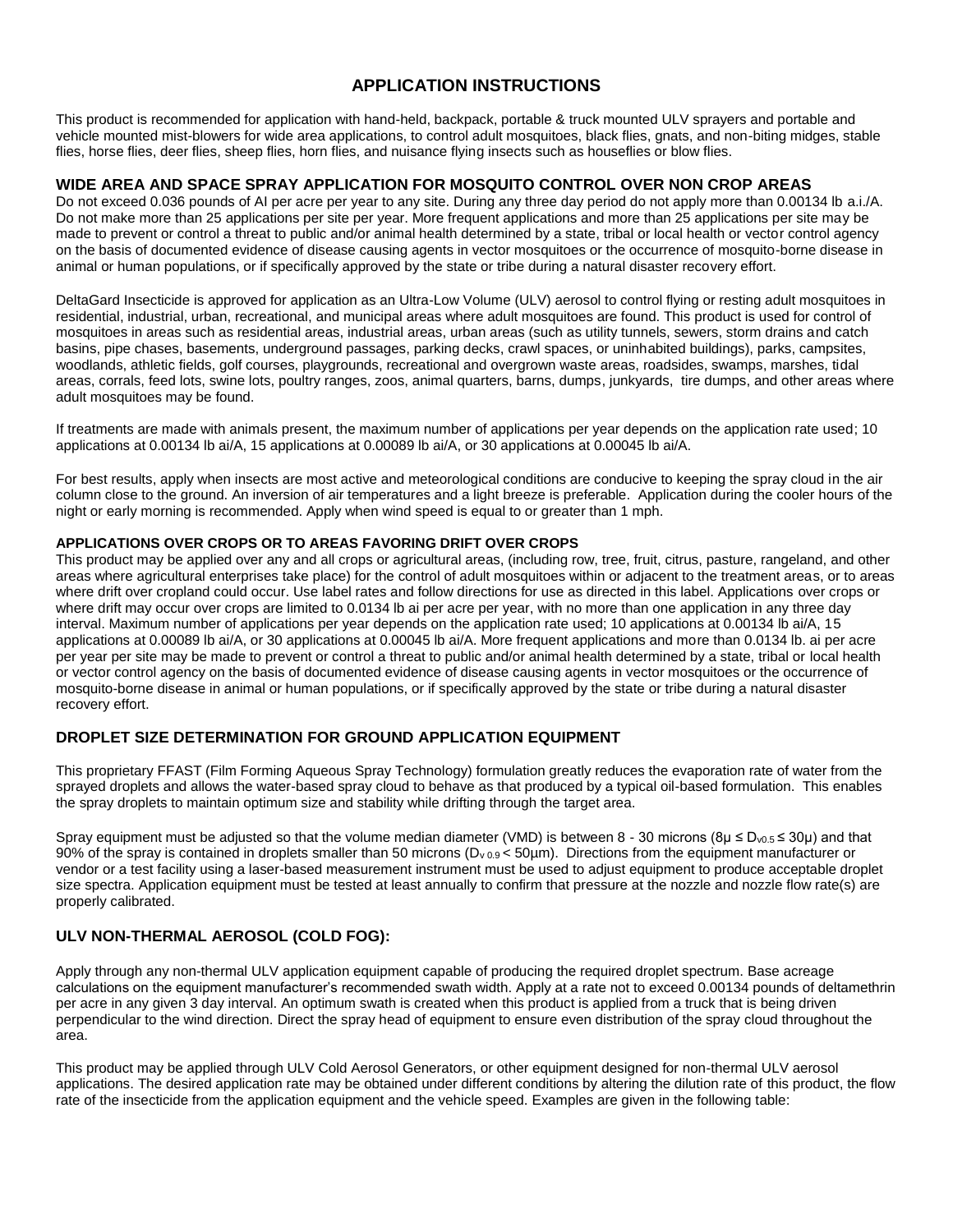**Flow Rate based on a 300 foot swath width (Fluid Ounces Per Minute)**

| <b>Application</b><br>Rate<br>(lb<br>deltamethrin/<br>Acre) | <b>Vehicle</b><br><b>Speed</b><br>(MPH) | <b>Undiluted</b> | <b>Diluted</b><br>$1 + 1$ | <b>Diluted</b><br>$1 + 2$ | <b>Diluted</b><br>$1 + 3$ | <b>Diluted</b><br>$1 + 4$ |
|-------------------------------------------------------------|-----------------------------------------|------------------|---------------------------|---------------------------|---------------------------|---------------------------|
| 0.00045                                                     | 5                                       | 1.01             | 2.02                      | 3.03                      | 4.04                      | 5.05                      |
|                                                             | 10                                      | 2.02             | 4.04                      | 6.06                      | 8.08                      | 10.11                     |
|                                                             | 15                                      | 3.03             | 6.06                      | 9.10                      | 12.13                     | 15.16                     |
|                                                             | 20                                      | 4.04             | 8.08                      | 12.13                     | 16.17                     | 20.21                     |
| 0.00089                                                     | 5                                       | 2.02             | 4.04                      | 6.06                      | 8.08                      | 10.11                     |
|                                                             | 10                                      | 4.04             | 8.08                      | 12.13                     | 16.17                     | 20.21                     |
|                                                             | 15                                      | 6.06             | 12.13                     | 18.19                     | 24.25                     | 30.32                     |
|                                                             | 20                                      | 8.08             | 16.17                     | 24.25                     | 32.34                     | 40.42                     |
| 0.00134                                                     | 5                                       | 3.04             | 6.09                      | 9.13                      | 12.17                     | 15.22                     |
|                                                             | 10                                      | 6.09             | 12.17                     | 18.26                     | 24.34                     | 30.43                     |
|                                                             | 15                                      | 9.13             | 18.26                     | 27.39                     | 36.52                     | 45.65                     |
|                                                             | 20                                      | 12.17            | 24.34                     | 36.52                     | 48.69                     | 60.86                     |

Where dense vegetation or a public health emergency is present, the use of the highest label rate is recommended.

When targeting organophosphate resistant or other difficult to control species of mosquitoes or flies use of the high label rate is recommended.

**PORTABLE, BACKPACK OR HAND CARRIED ULV APPLICATION**: Apply through non-thermal ULV application equipment and base acreage calculations on a 50 foot swath. At a pace of 2 MPH (2.9 ft/sec) apply 1 ounce per minute of DeltaGard Insecticide diluted as follows: for an application rate of 0.00045 pounds of Deltamethrin per acre dilute 1 to 14, for an application rate of 0.00089 pounds of deltamethrin per acre dilute 1 to 6.5, for an application rate of 0.00134 pounds of deltamethrin per acre dilute 1 to 4. Based on the above dilution and application rates apply 5 ounces of diluted product while walking 870 feet (290 yards).

## **APPLICATION FOR FLY CONTROL**

DeltaGard Insecticide is approved for application as an Ultra-Low Volume (ULV) aerosol to control flying or resting adult flies in residential, industrial, urban, recreational, and municipal areas where flies are found. This product is used for control of flies in areas such as residential areas, industrial areas, urban areas (such as utility tunnels, sewers, storm drains and catch basins, pipe chases, basements, underground passages, parking decks, crawl spaces, or uninhabited buildings), parks, campsites, woodlands, athletic fields, golf courses, playgrounds, recreational and overgrown waste areas, roadsides, swamps, marshes, tidal areas, corrals, feed lots, swine lots, poultry ranges, zoos, animal quarters, barns, dumps, junkyards, tire dumps, and other areas where adult mosquitoes and flies may be found.

This product is recommended for application with hand-held, backpack, portable & truck mounted ULV sprayers and portable and vehicle mounted mist-blowers for area applications, to control, black flies, gnats, non-biting midges, stable flies, horse flies, deer flies, sheep flies, horn flies, and nuisance pests such as face flies or blow flies. Spray equipment must be adjusted so that the volume median diameter (VMD) is between 8 - 30 microns ( $8\mu \le Dv0.5 \le 30\mu$ ) and that 90% of the spray is contained in droplets smaller than 50 microns (Dv 0.9 < 50μm).

For the treatment of livestock and poultry facilities (e.g., cattle, dairy and livestock barns, goat houses, horse stables/barns, loafing sheds, poultry houses, shade houses, stables, swine houses, feedlots, manure piles, swine yards, corrals, stockyards, holding pens and other animal facilities) where flies become pests and quick knockdown is needed.

This product may be applied undiluted, but to maximize efficacy against larger fly species (e.g., blow flies, filth flies) it is recommended to dilute in water  $(1 + 1)$  before application, increasing the droplet density in the ULV cloud.

Indoors, reduce air movement as much as possible before applying by closing doors, windows and other openings; if animals are present, ventilate the treated area immediately following application. When treating indoors, cover any exposed drinking water, drinking fountains, and animal feed before application. Outdoors, apply when insects are most active, usually in late afternoon when there is little wind. Pay particular attention to areas where flies congregate, such as around feed bunks, fences, and on the exterior walls of buildings. Animals may be present during treatment.

If treatments are made with animals present, the maximum number of applications per year depends on the application rate used; 10 applications at 0.00134 lb ai/A, 15 applications at 0.00089 lb ai/A, or 30 applications at 0.00045 lb ai/A.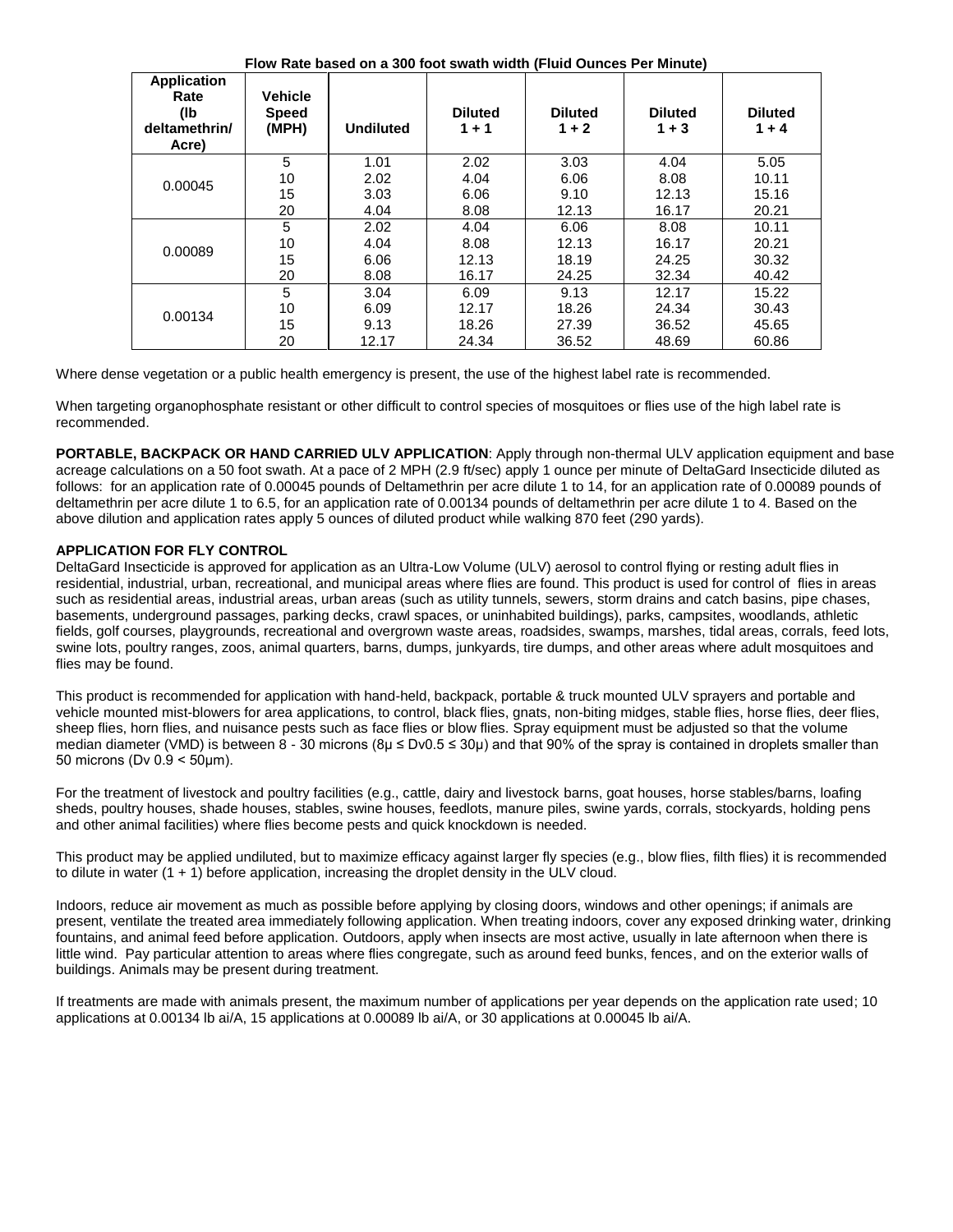# **STORAGE AND DISPOSAL**

Do not contaminate water, food, or feed by storage or disposal.

PESTICIDE STORAGE AND SPILL PROCEDURES: Store upright at room temperature. Avoid exposure to extreme temperatures. In case of spill or leakage, soak up with an absorbent material such as sand, sawdust, earth, fuller's earth, etc. Dispose of with chemical waste.

**Pesticide Disposal:** Wastes resulting from the use of this product may be disposed of on site or at an approved waste disposal facility.

#### **Container Handling:**

Rigid, Non-refillable containers small enough to shake (i.e., with capacities equal to or less than 5 gallons)

Non-refillable container. Do not reuse or refill this container. Offer for recycling, if available. Triple rinse or pressure rinse container (or equivalent) promptly after emptying. Triple rinse as follows: Empty the remaining contents into application equipment or a mix tank and drain for 10 seconds after the flow begins to drip. Fill the container 1/4 full with water and recap. Shake for 10 seconds. Pour rinsate into application equipment or a mix tank or store rinsate for later use or disposal. Drain for 10 seconds after the flow begins to drip. Repeat this procedure two more times. Then offer for recycling or reconditioning or puncture and dispose of in a sanitary landfill or incineration, or if allowed by State and Local authorities, by burning. If burned, stay out of smoke.

#### Rigid Non-refillable containers that are too large to shake (i.e., with capacities greater than 5 gallons or 50 pounds)

Non-refillable container. Do not reuse or refill this container. Offer for recycling, if available. Triple rinse or pressure rinse container (or equivalent) promptly after emptying. Triple rinse as follows: Empty the remaining contents into application equipment or a mix tank. Fill the container ¼ full with water. Replace and tighten closures. Tip container on its side and roll it back and forth, ensuring at least one complete revolution, for 30 seconds. Stand the container on its end and tip it back and forth several times. Empty the rinsate into application equipment or a mix tank or store rinsate for later use or disposal. Repeat this procedure two more times. Then offer for recycling or reconditioning or puncture and dispose of in a sanitary landfill or incineration, or if allowed by State and Local authorities, by burning. If burned, stay out of smoke.

**Refillable container:** Refill this container with pesticide only. Do not reuse this container for any other purpose. Cleaning the container before final disposal is the responsibility of the person disposing of the container. Cleaning before refilling is the responsibility of the refiller. To clean the container before final disposal, empty the remaining contents from this container into application equipment or mix tank. Fill the container about 10 percent full with water. Agitate vigorously or recirculate water with the pump for 2 minutes. Pour or pump rinsate into application equipment or rinsate collection system. Repeat this rinsing procedure two more times. Then offer for recycling or reconditioning or puncture and dispose of in a sanitary landfill or incineration, or if allowed by State and Local authorities, by burning. If burned, stay out of smoke.